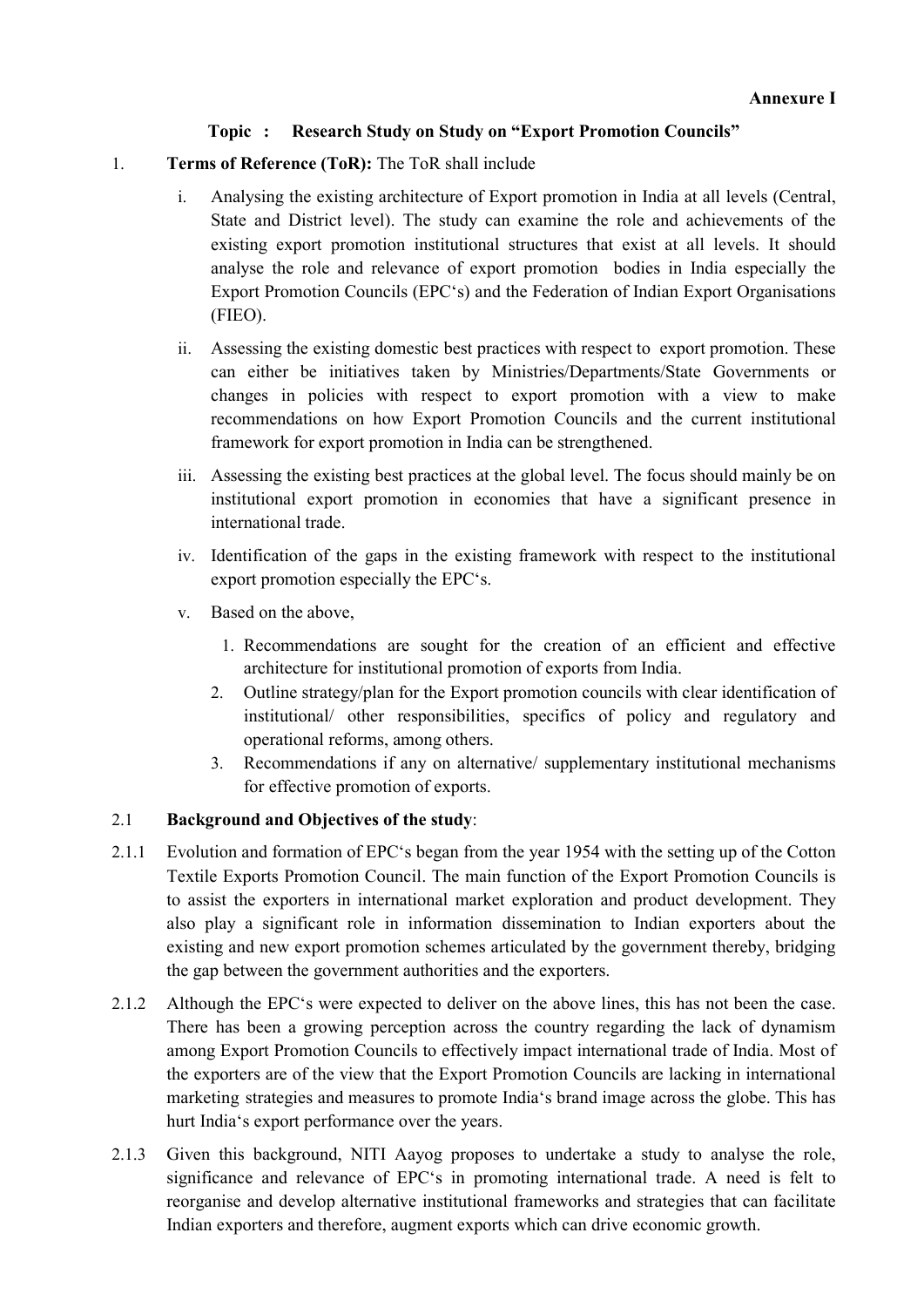- 2.1.4 The study would be undertaken in following components
	- i. Analysing the existing architecture of Export promotion in India at all levels (Central, State and District level). The study can examine the role and achievements of the existing export promotion institutional structures that exist at all levels. It should analyse the role and relevance of export promotion bodies in India especially the Export Promotion Councils (EPC's) and the Federation of Indian Export Organisations (FIEO).
	- ii. Assessing the existing domestic best practices with respect to export promotion. These can either be initiatives taken by Ministries/Departments/State Governments or changes in policies with respect to export promotion with a view to make recommendations on how Export Promotion Councils and the current institutional framework for export promotion in India can be strengthened.
	- iii. Assessing the existing best practices at the global level. The focus should mainly be on institutional export promotion in economies that have a significant presence in international trade.
	- iv. Identification of the gaps in the existing framework with respect to the institutional export promotion especially the EPC's.
	- v. Based on the above,
		- 1. Recommendations are sought for the creation of an efficient and effective architecture for institutional promotion of exports from India.
		- 2. Outline strategy/plan for the Export promotion councils with clear identification of institutional/ other responsibilities, specifics of policy and regulatory and operational reforms, among others.
		- 3. Recommendations if any on alternative/ supplementary institutional mechanisms for effective promotion of exports.
- 2.1.5 The study should cover evaluation of entire ecosystem through research and holding consultations with various stakeholders i.e. The Department of Commerce and other related Department/Ministries of the Government of India and the State Governments, Exporters, Export promotion councils of India, State export promotion councils/agencies, bodies related/relevant for export promotion in India. This should also involve analysis of domestic as well as global best practices being used extensively to promote exports. The study after recognising the bottlenecks and shortfalls in the current institutional framework with regards to exports, must suggest ways of strengthening the current framework in India and/or devise alternative mechanisms for export promotion in India. The recommendations/suggestions provided in the report must give a detailed explanation as to why the mechanisms suggested would prove to be a good model for promoting Indian exports.
- 2.2 Outline of the tasks to be carried out: Selection of a consultant for conducting a study to identify a roadmap for strengthening the institutional framework for promoting exports in India as per the above ToR.
- 2.3 Study Area: Institutional framework for promoting exports in India with specific attention on the Export Promotion Councils and FIEO.
- 2.4 Target groups: Export Promotion Councils,FIEO,Exporters.
- 2.5 Sample Size: NA